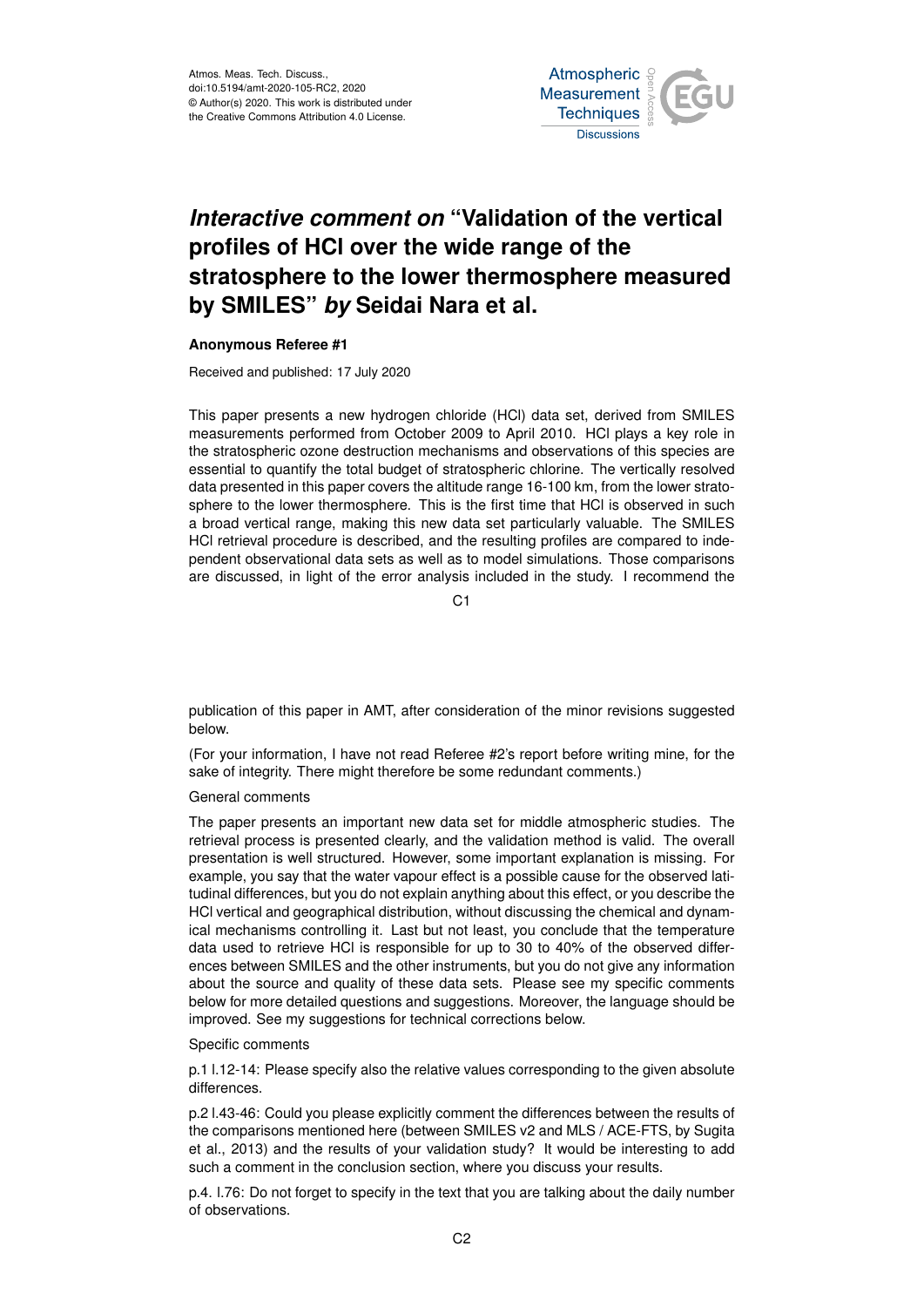p.4 l.92: Could you give some information about the a priori data used in the retrieval process: what is the source of this data set? Does it depend on latitude and time? Etc.

p.6 l.102: "We assumed that the natural isotopic abundance of H35Cl/HCl was 0.7576. . .": Please explain where this value comes from. A citation should be added here.

p.6-7 Sect.3: Please discuss the differences and/or similarities between the three subperiods under consideration or change Fig. 4 to show only the results averaged over the whole SMILES operational period. I do not understand the point in dividing the comparisons between SMILES and SD-WACCM into three different time periods if this is not discussed.

p.6 l.110-112: An explanation about the HCl vertical and latitudinal distribution is missing. Please describe the chemical and physical mechanisms controlling it, or at least comment on the current state of knowledge about that. (This could be added either here or in the introductory section.)

p.9 Eq.3: Even if it is obvious for most readers, N should be explicitly defined.

p.9 Tab.3: That could be helpful to include the vertical resolution and the altitude range covered by each of these instruments.

p.9 l.140: Regarding the MLS vertical resolution, you should explicitly say that it is of the same order as that of SMILES, in order to highlight the fact that the observed differences in the profiles are not due to differences in vertical resolution. (Same comment about the comparison with ACE in Sect. 4.2.)

p.10 l.148-149: There are however changes with latitude observed below 35 km. Please describe them.

p.10 l.155-156: The water vapor effect should be explained (maybe not here, but earlier in the paper, when explaining the retrieval process).

C3

p.10 l.166: "MAD" has not been defined.

p.12 l.192: Please specify the geographic coordinates of the Kiruna station.

p.13 Fig.7: It is good that information about the variability of the differences is given in panels (B), by the representation of  $\pm 1 \sigma$ . However, I wonder why this information is not given for difference profiles shown in panels (A), as well as in Fig. 9 (A).

p.18 Eq.10: I guess that ∆b0 is the uncertainty on model parameters. Please define it explicitly.

p.18 l.234: "about 0.9 ppbv at 50 km" This value is inconsistent with what is shown in Fig. 11. Please correct.

p.18-20, Sect. 5.2: Please give more information about the temperature data used in the retrieval process, for the three instruments under consideration. Has the temperature been retrieved from measurements performed by the instrument itself or has, in some cases, external data been used? Discuss the quality of these T data sets, comment on their accuracy. Are there some validation studies that could give an indication as to which ones of the SMILES, MLS and ACE-FTS temperature profiles are closer to the true atmospheric temperature? Such additional information would be helpful for future users to know which of these three HCl data sets is likely the most realistic in the upper stratosphere / lower mesosphere. Knowing more about the temperature data used in the SMILES retrieval procedure would also be useful to better estimate the quality of the SMILES HCl data set in higher altitude regions, where measurements from other instruments are not available.

p.21, Fig.12: The quality of this figure needs to be improved. The legends are barely readable. It is confusing that panel (A) does not have the same vertical scale as the other ones. Also, it would be clearer to use the same colour code or line styles in both panels (C) and (D).

Technical corrections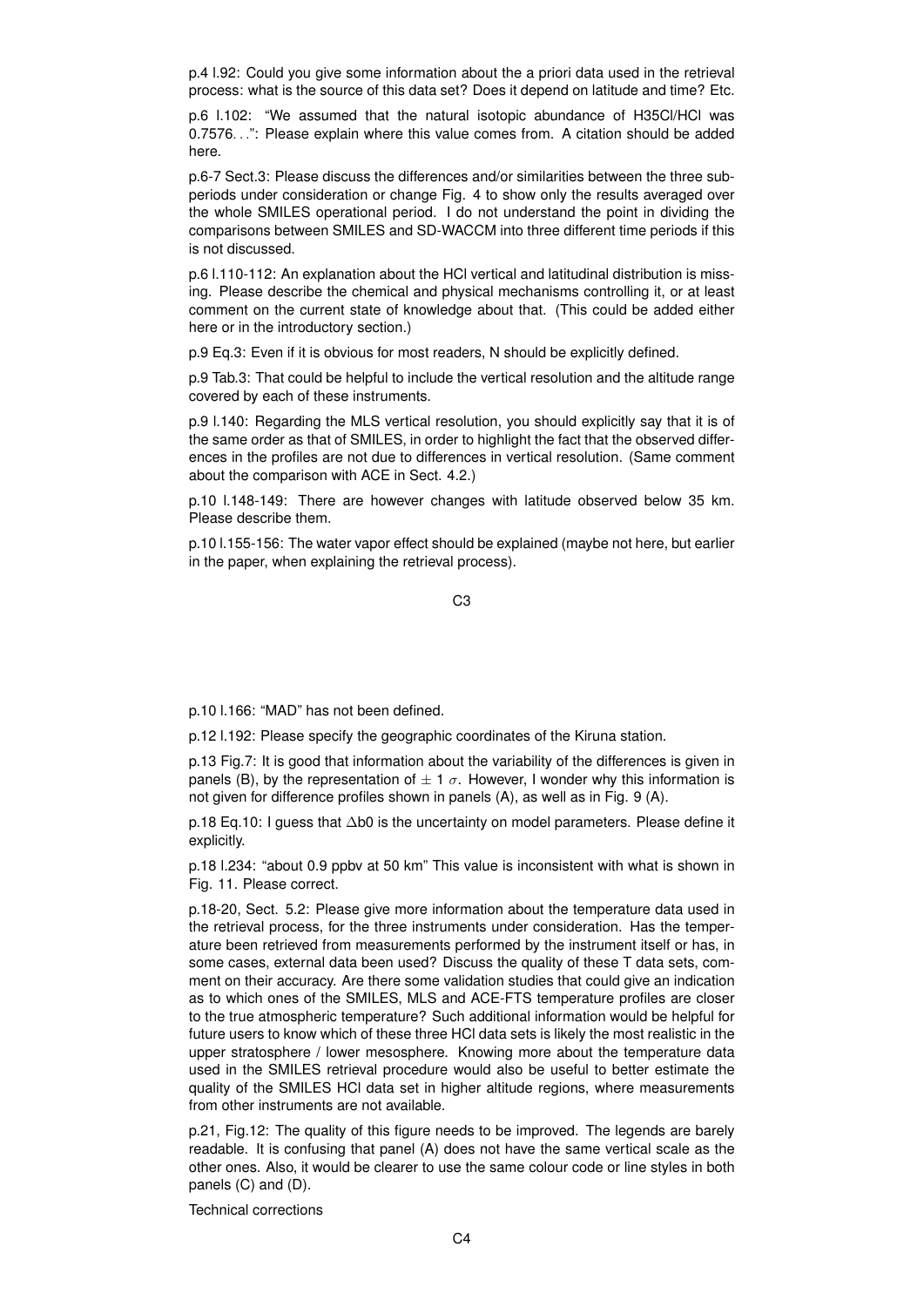p.1 l.2: Change "has been" to "is".

p.1 l.12: Change "well agreed" to "agreed well".

p.1 l.18: "concentration" add an "s".

p.2 l.30: "HALOE HCl" remove "HCl".

p.2 l.48-49: Incomplete sentence (no verb).

p.3 l.58: "observation" add an "s".

p.3 l.60: Reword (suggestion "SMILES operational period started on October 12, 2009 and ended on April 21, 2010.")

p.3 l.4: "observation" add an "s". "Kasai et al. (2013)" add "by Kaisai et al... Âż

p.4 l. 68: Change "and" to "or".

p.4 l.92: "y is THE observed spectrum".

p.6 Fig.2, caption: Change "spectrum" to "spectra" (three times). (Same comment about the caption of Fig. 3.)

p.6 l.105: "the altitudeS 50 km-90 km" or "the altitude range 50 km-90 km".

p.6 l.110-112: Reword (suggestion "The HCl vertical distribution shows an increase with altitude with a maximum below the stratopause, approximately constant values between [...], and a decrease with altitude from the mesopause to...")

p.6 l.114: "panelS (B)"

p.7 l.122: "observationS"

p.8 Fig.4, caption: ". . . within latitude bins of 10◦ ."

p.9 l.132: "previous work ON MLS observations".

p.10 l.147: "increases" remove the "s".

C5

p.10 l.154: "at below 30 km" remove "below".

p.10 l.156: Change "was" to "is".

p.10 l.156: "one of the possible results" Do you mean "one of the possible causes"?

p.10 l.157&170: Change "less" or "lower".

p.10 l.169: "945" There is a mistake. This value is different from the one given in Table 3.

p.10 l.172: Change "tropic region" to "tropical region".

p.10 l.173: "altitude" written twice in a row.

p.11 l.177: "conformed" Do you mean "confirmed"?

p.12 Fig.6: Adding "SMILES" and "MLS" as a title for the left and middle panels would make the figure clearer.

p.13 Fig.7, caption: Change "Eq (4)" to "Eq (3)".

p.18 l.226: "valueS"

p.18 l.234: Change "between the altitude region of 30 and 60 km" to "between 30 and 60 km".

p.19 l.249: "synthesizes" reword. "lower smaller" remove smaller.

p.20 l.269: Change "a had" to "had a".

p.20 l.270: Change "were" to "was".

p.20 l.273-275: Reword (see previous comment about l.110-112).

p.20 l.281: "coincidenceS"

p.21 Fig.12, caption: Change "dash" to "dashed"